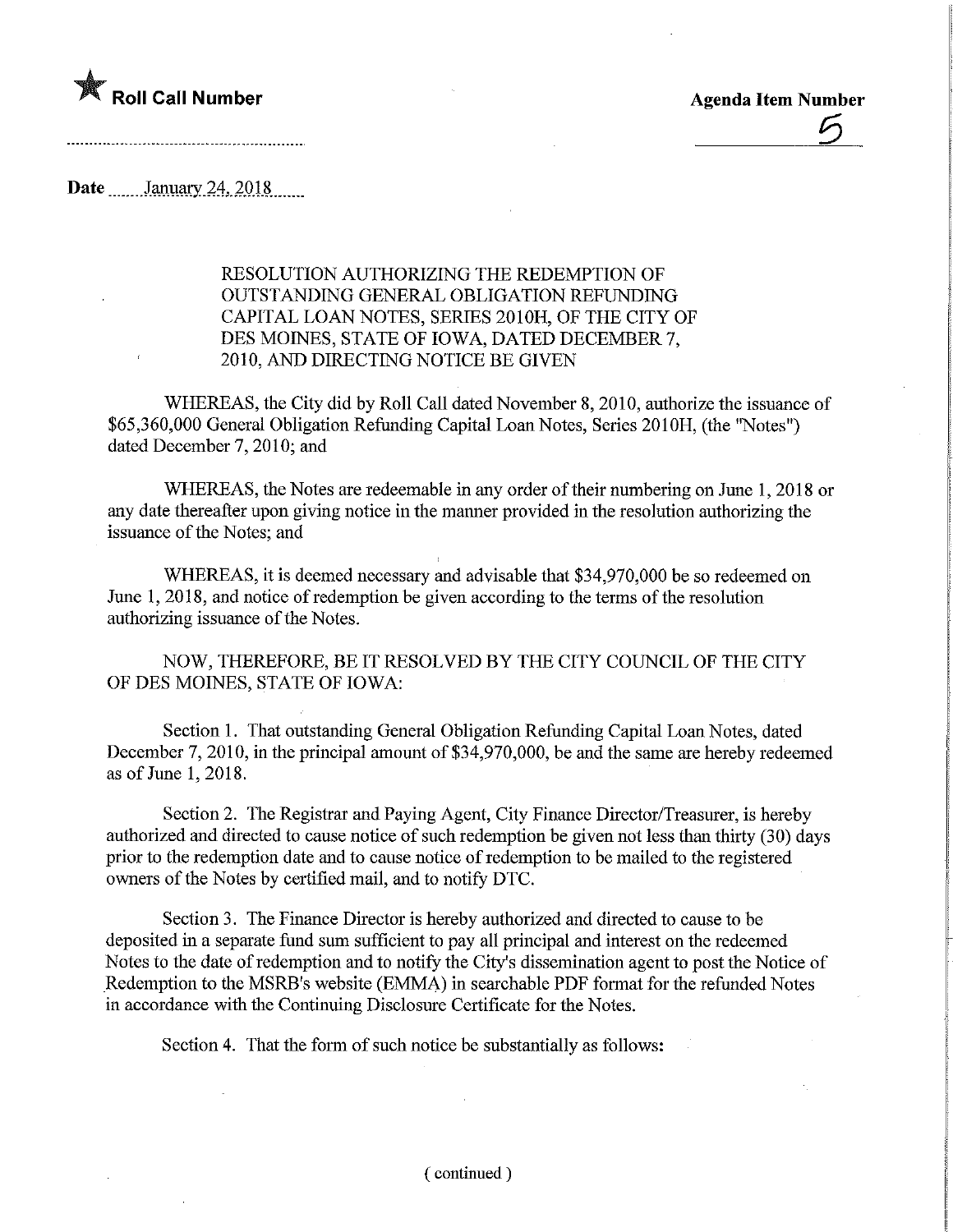

6

## Date .......January.24, 2018.......

## NOTICE OF THE CALL OF NOTES FOR REDEMPTION TO THE HOLDERS OF THE FOLLOWING DESCRIBED NOTES:

Please take notice that the Notes described below have been called for redemption. Owners of the Notes should present their Notes for payment on the redemption date.

Issuer: City of Des Moines, State of Iowa

Original Issue Amount: \$65,360,000

Note Issue: General Obligation Refunding Capital Loan Notes, Series 2010H

Dated Date: December 7, 2010

Redemption Date: June 1, 2018

Redemption Price: At par, plus accrued interest

## Notes Called for Redemption

| <b>CUSIP</b><br><b>Numbers</b> | Principal<br>Amount | Interest<br>Rate | Maturity<br>June 1st |
|--------------------------------|---------------------|------------------|----------------------|
| 2500927E7                      | \$6,150,000         | 5.000%           | 2019                 |
| 250092 7F 4                    | \$6,490,000         | 5.000%           | 2020                 |
| 2500927G2                      | \$6,850,000         | 5.000%           | 2021                 |
| 2500927H0                      | \$7,235,000         | 5.000%           | 2022                 |
| 250092 7J6                     | \$4,235,000         | 5.000%           | 2023                 |
| 2500927K3                      | \$1,960,000         | 5.000%           | 2024                 |
| 2500927L1                      | \$2,050,000         | 5.000%           | 2025                 |

No representation is made as to the accuracy of the CUSIP numbers printed herein or on the Notes.